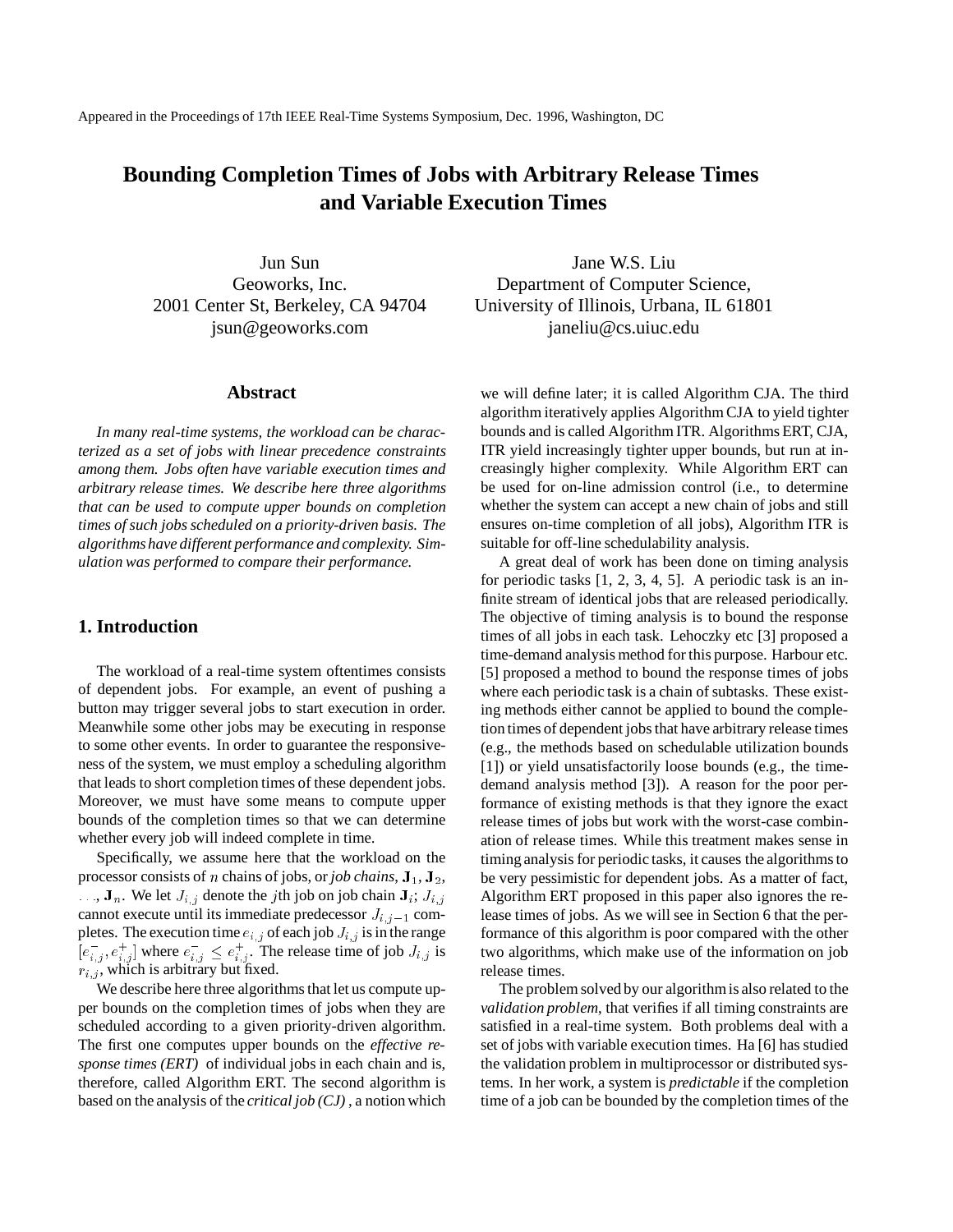job in the *maximum schedule* and *minimum schedule*, where the maximum(minimum) schedule is obtained by applying the given priority-driven algorithm to the given set of jobs assuming that all jobs have their maximum(minimum) execution times. As shown by an example in the next section, the execution of a set of dependent, preemptable jobs on a single processor is not predictable. Bounding the completion times of jobs is a reasonable approach to validating the timing constraints for this kind of systems. Our algorithms provide tighter bounds and, thus, more accurate conclusions on the satisfiability of timing constraints than the general bounds provided by algorithms in [6].

The rest of the paper is organized as follows. Section 2 formally defines the problem addressed and introduces the notations used in the paper. Section 3, 4, and 5 present Algorithm ERT, CJA and ITR, respectively. A simulation was performed to compare the performance of these three algorithms, and the simulation results are presented in Section 6. Section 7 discusses modifications of the algorithms when jobs have jittered release times, followed by the conclusions of the paper.

### **2. Problem Formulation**

Again, the problem addressed here is to determine whether every job in  $n$  independent job chains can complete in time when the jobs are scheduled on a processor according to a given priority-driven algorithm. By independent chains, we mean that  $J_{i,1}$  has no predecessor for every  $i =$  $1, 2, \ldots, n$ , and there is no precedence constraint between any pair of jobs in two different chains. We assume that each job  $J_{i,j}$  has a fixed priority  $\phi_{i,j}$  and is preemptable. As stated earlier, the release time  $r_{i,j}$  of job  $J_{i,j}$  is arbitrary but fixed. The execution time is in the range  $[e_{i,j}^-, e_{i,j}^+]$ . Both the maximum execution time  $e_{i,j}^+$  and the minimum execution time  $e_{i,j}^-$ , as well as the release time  $r_{i,j}$ , of  $J_{i,j}$  are known, but the actual execution time  $e_{i,j}$  is not known.

We assume that the release time  $r_{i,j}$  of every job  $J_{i,j}$  is consistent with its precedence constraints. Specifically, the release time  $r_{i,j}$  of a job  $J_{i,j}$  is no sooner than  $r_{i,j-1}$  +  $e_{i,j-1}^-$ . In other words, the release time of every job  $J_{i,j}$  is no sooner than the earliest time at which its immediate predecessor can complete.<sup>1</sup>

An example of such a system is shown in Figure 1. In this example, referred to as Example 1 later, there are two job chains,  $J_1$  and  $J_2$ .  $J_1$  has four jobs, and  $J_2$  has two. Each job  $J_{i,j}$  is described by a triplet,  $(r_{i,j}, \phi_{i,j}, [e_{i,j}^-, e_{i,j}^+])$ . We



**Figure 1. The Simple Job Set in Example 1**



**Figure 2. Two Schedules of the System in Example 1**

use integers to represent priorities; the greater the integer, the higher the priority.

A job is *ready* at the instant when it is released or when its immediate predecessor completes, whichever is later. Let  $y_{i,j}$  denote the *ready time* of job  $J_{i,j}$  and  $c_{i,j}$  denote the completion time of  $J_{i,j}$ . Since the first job in a job chain  $J_i$  has no predecessors, it is ready when it is released, i.e.,  $y_{i,1} = r_{i,1}$ . For a later job  $J_{i,j}$   $(j > 1)$ , we have  $y_{i,j}$  $\max\{r_{i,j}, c_{i,j-1}\}\.$  The *response time* of  $J_{i,j}$  is equal to its completion time less its release time (i.e., the duration of interval  $(r_{i,j}, c_{i,j} ]$ , and the *effective response time* is equal to its completion time less its ready time (i.e., the duration of interval  $(y_{i,j}, c_{i,j})$ ).

Because the execution times of jobs may vary and the scheduling algorithm is priority driven, there may be many different schedules for a given set of jobs. According to some of these schedules, a job may have its worst-case (i.e., the latest) completion time while other jobs may not. In particular, when all jobs have their maximum execution times, we may not observe the worst-case completion times of all the jobs. For example, Figure 2 shows two schedules of the two job chains in Example 1. In both cases, jobs are scheduled according to their assigned priorities. We have the schedule in Figure 2(a) when all the jobs have their maximum execution times. According to this schedule, job  $J_{2,1}$ completes at time 40. However when the execution time of  $J_{1,1}$  is reduced from 40 to 30 time units, we obtain the schedule in Figure 2(b). According to this schedule, the completion time of  $J_{2,1}$  is 50. As it turns out, this is the worst-case completion time of  $J_{2,1}$ . This example shows that systems

 $1$  When the given release times do not satisfy this assumption, we replace them with *effective release times* that do. The effective release time of  $J_{i,1}$ is equal to its given release time. The effective release time of  $J_{i,j}$  is equal to its given release time or the sum of the effective release time of  $J_{i,j-1}$ and  $e_{i,j-1}^-$ , whichever is larger. We loose no generality by working with the effective release times of jobs.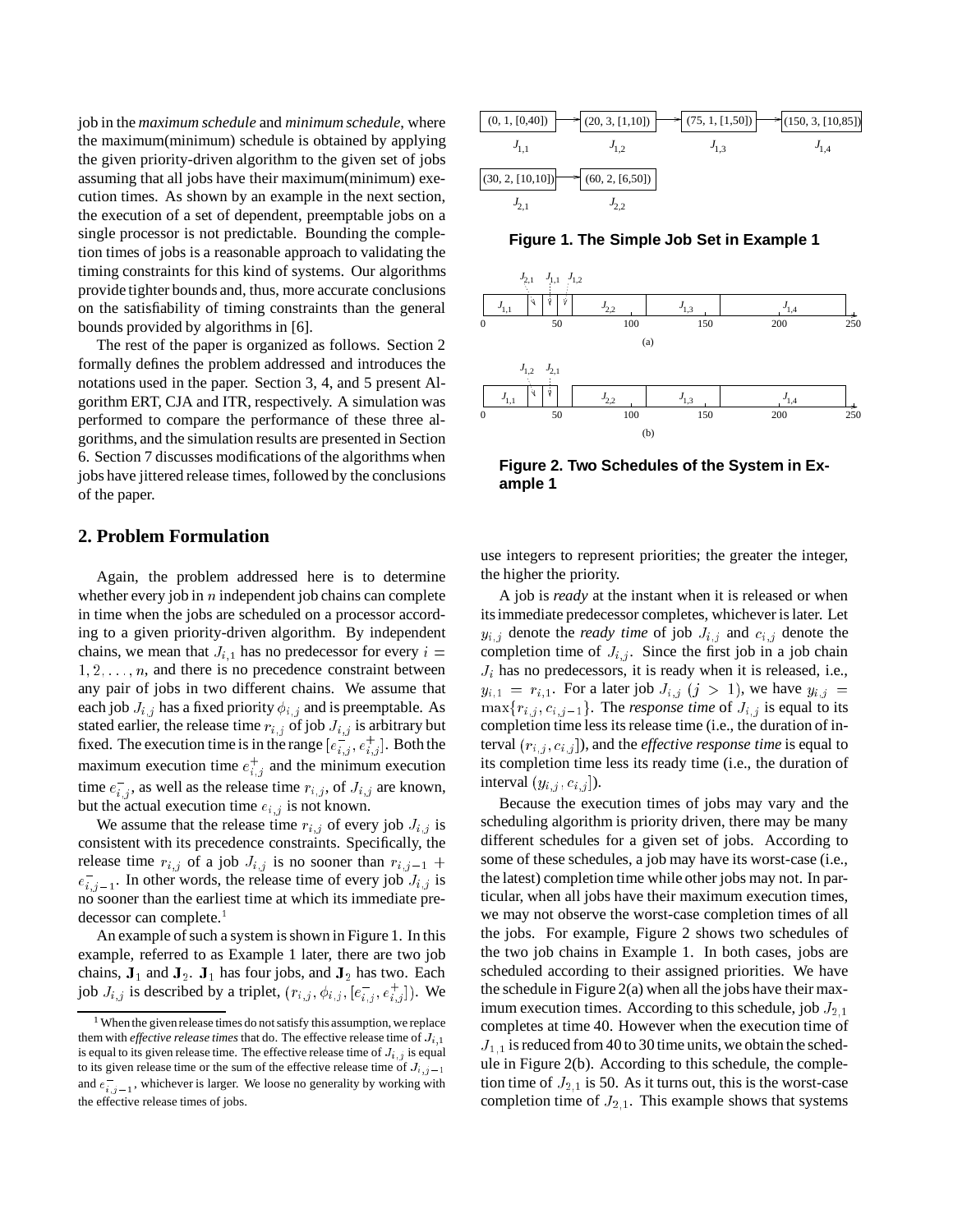considered in this paper are in general not predictable [6]. To bound the completion times of jobs, we can of course exhaustively simulate the execution of the system and search for the worst-case completion times of jobs. The complexity of a brutal-force search is  $O(E^N)$ , where E is the length of the range  $[e_{i,j}^{-}, e_{i,j}^{+}]$  for all i and j and N is the total number of jobs in the system, making this approach impractical for most real-life systems. We focus here on analytical methods which give us upper bounds on the completion times of jobs rather than finding the exact worst case.

# **3. Algorithm ERT**

Algorithm ERT first bounds the effective response times of jobs and then derives the bounds on completion times from the effective response times. To motivate this algorithm, we focus on a job  $J_{i,j}$  in job chain  $J_i$ . Obviously, the jobs that can execute during the interval  $(y_{i,j}, c_{i,j}]$  must be in different job chains from  $J_i$ . Furthermore, their priorities must be higher than or equal to the priority  $\phi_{i,j}$  of  $J_{i,j}$ .

Figure 3 illustrates a job chain  $J_k$  ( $k \neq i$ ). The shaded boxes represent the jobs in  $J_k$  whose priorities are lower than  $\phi_{i,j}$ , and white boxes represent jobs whose priorities are equal to or higher than  $\phi_{i,j}$ . The lower priority jobs divide the chain  $J_k$  into subchains, each of which contains only jobs with priorities higher than or equal to  $\phi_{i,j}$ . In this example, there are three such equal or higher priority subchains. We call such a subchain an *interference block* of  $J_{i,j}$ . In general, an interference block of  $J_{i,j}$  is a subchain  $\{J_{k,l}, J_{k,l+1}, \ldots, J_{k,l+u}\}\$  of  $\mathbf{J}_k$ , for some  $k \neq i$ . Priorities  $\phi_{k,l}, \phi_{k,l+1}, \ldots$ , and  $\phi_{k,l+u}$  are higher than or equal to  $\phi_{i,j}$ ; either  $J_{k,l}$  has no predecessor or  $\phi_{k,l-1}$  is lower than  $\phi_{i,j}$ ; and either  $J_{k,l+u}$  has no successor or  $\phi_{k,l+u+1}$  is lower than  $\phi_{i,j}$ . Only jobs from the interference blocks of  $J_{i,j}$  can execute during the interval  $(y_{i,j}, c_{i,j}]$ . Furthermore, since the interference blocks are separated by one or more jobs with priorities lower than  $J_{i,j}$ , it is impossible for jobs in more than one interference block of the same chain to execute in  $(y_{i,j}, c_{i,j}]$ . Consequently, when we want to bound the effective response time of  $J_{i,j}$ , we only need to consider one interference block from each job chain  $J_k$  ( $k \neq i$ ) that can execute in the interval  $(y_{i,j}, c_{i,j}]$ . This allows us to bound



**Figure 3. Interference Blocks**

#### Algorithm Interference

#### **Input :**

- 1. A job set J of jobs where each job  $J_{k,l}$  has release time  $r_{k,l}$ , priority  $\phi_{k,l}$ , and execution time in the range  $[e_{k,l}^-, e_{k,l}^+]$ .
- 2. The target job  $J_{i,j}$ .

**Output :**  $inter(J_{i,j}, \mathbf{J})$ , the maximum delay suffered by  $J_{i,j}$ due to executions of other jobs in interval  $(y_{i,j}, c_{i,j}]$ .

### **Algorithm :**

- 1.  $inter = 0$
- 2. For every job chain  $J_k$  ( $k \neq i$ )
	- (a) Identify the interference blocks in  $J_k$  by comparing the priorities of jobs in it with  $\phi_{i,j}$ ;
	- (b) Compute  $M_{k,l}$ , the sum of the maximum execution times of jobs in the <sup>l</sup>th interference block in  $\mathbf{J}_k$  .
	- (c)  $inter = inter + max_{1 \leq l \leq m_k} \{M_{k,l}\}.$
- 3. return inter.

# **Figure 4. The Pseudo-Code of Algorithm Interference**

the total possible execution times of jobs that can delay the completion of  $J_{i,j}$  once it becomes ready at  $y_{i,j}$ .

We focus now on finding the maximal effective response time of  $J_{i,j}$ . Hereafter, we call the job whose completion time we are trying to bound the *target job*. By an interference block, we mean specifically an interference block of the target job. Suppose that a job chain  $J_k$  has  $m_k$  interference blocks, and  $M_{k,l}$  is equal to the sum of the maximum execution times of jobs in the *l*th interference block in  $J_k$ . As we have discussed in the previous paragraph, the maximum delay of the target job  $J_{i,j}$  by  $J_k$  (i.e., the maximum amount of time for which  $J_{i,j}$  can be delayed by jobs in  $J_k$ ) is never more than the maximum of  $M_{k,l}$  for all  $l = 1, 2, \ldots, m_k$ (i.e.,  $\max_{1 \leq l \leq m_k} \{M_{k,l}\}\)$ . The sum of the maximum delays of  $J_{i,j}$  by all the job chains other than  $J_i$  gives the maximal total execution time of all jobs other than  $J_{i,j}$  that can execute in interval  $(y_{i,j}, c_{i,j}]$ . Algorithm Interference, whose pseudo-code is listed in Figure 4, makes use of this fact. It computes  $inter(J_{i,j}, \mathbf{J})$ , the maximum total delay which target job  $J_{i,j}$  may suffer.

Given  $inter(J_{i,j}, \mathbf{J})$ , the duration of interval  $(y_{i,j}, c_{i,j}],$ which is the effective response time of  $J_{i,j}$ , can be straightforwardly bounded. In particular, the duration of the interval  $(y_{i,j}, c_{i,j}]$  satisfies the inequality,  $(c_{i,j} - y_{i,j}) \leq e_{i,j}^+ +$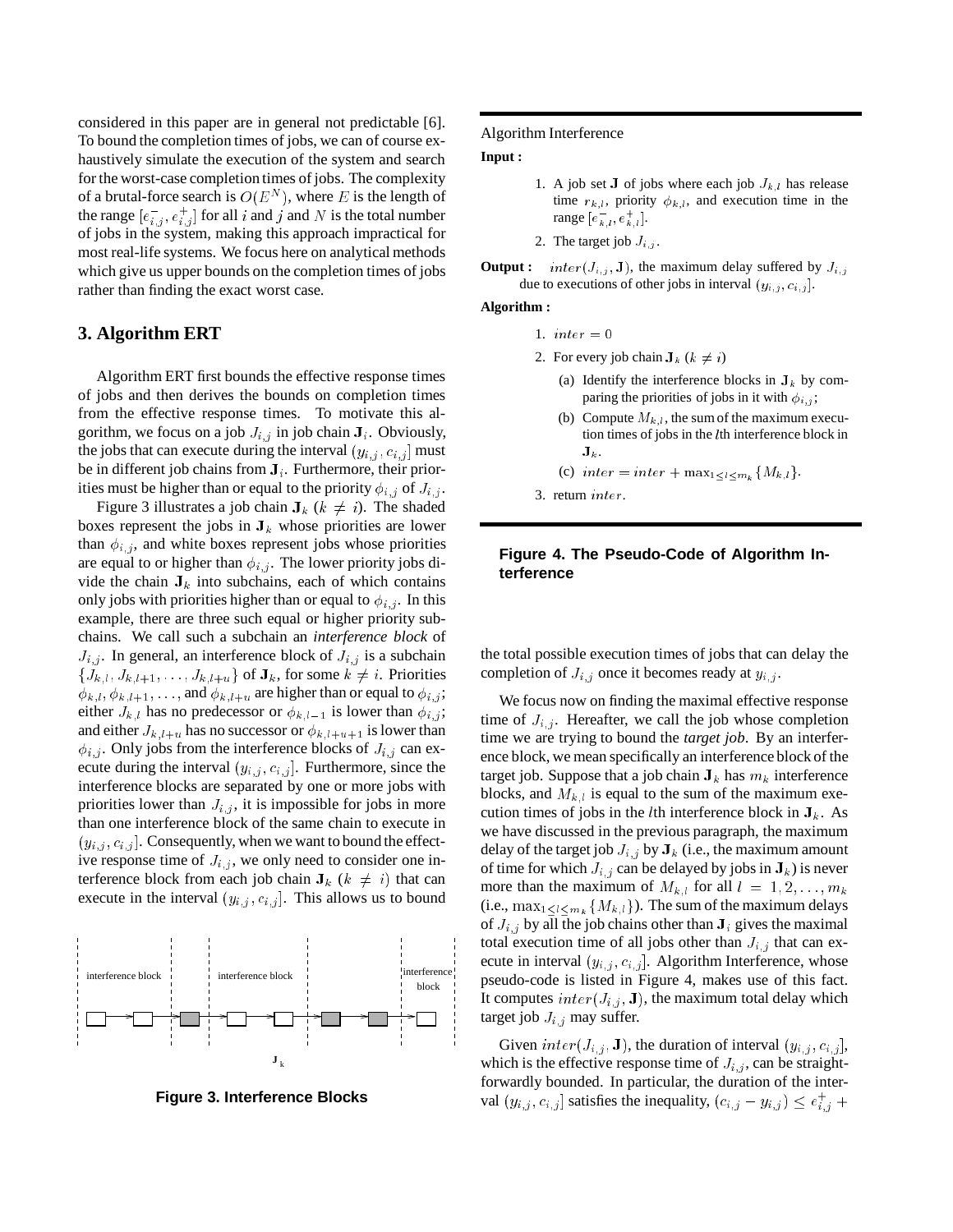$inter(J_{i,j}, \mathbf{J})$ . A simple transformation gives

$$
c_{i,j} \le y_{i,j} + e_{i,j}^+ + inter(J_{i,j}, \mathbf{J})
$$
 (1)

For the first job  $J_{i,1}$  in the job chain  $J_i$ ,  $r_{i,1} = y_{i,1}$ . An upper bound  $\hat{c}_{i,1}$  of  $c_{i,1}$  is given by

$$
\hat{e}_{i,1} = r_{i,1} + e_{i,1}^+ + inter(J_{i,1}, \mathbf{J}) \tag{2}
$$

For a job  $J_{i,j}$   $(j > 1)$  which is not the first job in the chain, its ready time  $y_{i,j}$  is equal to  $\max\{c_{i,j-1}, r_{i,j}\}$ . Therefore an upper bound  $\hat{c}_{i,j}$  of  $c_{i,j}$  is

$$
\hat{e}_{i,j} = \max\{\hat{e}_{i,j-1}, r_{i,j}\} + e_{i,j}^+ + inter(J_{i,j}, \mathbf{J})
$$
 (3)

By applying Eqs.(2) and (3) to jobs in their execution precedence order, we can obtain an bound on the completion time for every job. Algorithm ERT calculates  $\hat{e}_{i,j}$  for each target job  $J_{i,j}$  in this manner. The complexity of Algorithm Interference is  $O(N)$ , and the complexity of Algorithm ERT is  $O(N^2)$ , where N is the total number of jobs in the system.

As an example, we compute  $inter(J_{i,j}, J)$  for every job in Example 1. From the perspective of  $J_{1,1}$ , both jobs in  $J_2$ have higher priorities, and they form one interference block. The maximal execution time of this block is the sum of the maximum execution times of  $J_{2,1}$  and  $J_{2,2}$ , which is 60 time units. This is the value of  $inter(J_{1,1}, J)$ . From the perspective of job  $J_{2,1}$ , jobs  $J_{1,1}$  and  $J_{1,3}$  have lower priorities lower, and jobs  $J_{1,2}$  and  $J_{1,4}$  have higher priorities. Since  $J_{1,2}$  and  $J_{1,4}$  are separated by  $J_{1,3}$ , they form two different interference blocks. The maximal execution times of these two interference blocks are 10 time units and 85 time units, respectively. Consequently,  $inter(J_{2,1}, J)$  is 85 time units. Similarly,  $inter(J_{i,j}, \mathbf{J})$  of other jobs in Example 1 can be computed, and they are listed in Table 1. Based on these bounds on maximal delays each job can suffer, we proceed to apply Algorithm ERT to obtain bounds on the completion times of jobs.

$$
\begin{array}{rcl}\n\hat{c}_{1,1} & = & r_{1,1} + e_{1,1}^+ + inter(J_{1,1}, \mathbf{J}) = 100 \\
\hat{c}_{1,2} & = & \max\{\hat{c}_{1,1}, r_{1,2}\} + e_{1,2}^+ + inter(J_{1,2}, \mathbf{J}) = 110 \\
\hat{c}_{1,3} & = & \max\{\hat{c}_{1,2}, r_{1,3}\} + e_{1,3}^+ + inter(J_{1,3}, \mathbf{J}) = 220 \\
\hat{c}_{1,4} & = & \max\{\hat{c}_{1,3}, r_{1,4}\} + e_{1,4}^+ + inter(J_{1,4}, \mathbf{J}) = 305 \\
\hat{c}_{2,1} & = & r_{2,1} + e_{2,1}^+ + inter(J_{2,1}, \mathbf{J}) = 125 \\
\hat{c}_{2,2} & = & \max\{\hat{c}_{2,1}, r_{2,2}\} + e_{2,2}^+ + inter(J_{2,2}, \mathbf{J}) = 260\n\end{array}
$$

|                  |    | J1<br>л. | $\overline{a}$<br>J * | $\overline{A}$<br>∙∪ 1 | U  |    |
|------------------|----|----------|-----------------------|------------------------|----|----|
| inter<br>JI<br>v | 60 |          | 60                    |                        | 85 | 85 |

Table 1.  $inter(J_{i,j}, J)$  values for jobs in Ex**ample 1**



**Figure 5. Illustration of the Critical Job on a Schedule**

# **4. Algorithm CJA**

Algorithm ERT is simple to understand, easy to implement, and has relatively low complexity. However, it often does not give satisfactory bounds. In the case of job  $J_{2,2}$ in Example 1, the bound on its completion time is 260 time units. 125 time units of this bound is contributed by the completion time of its immediate predecessor  $J_{2,1}$ , and 85 units by the possible interference from  $J_{1,4}$ . However, its predecessor  $J_{2,1}$  completes at time 125 only if  $J_{2,1}$  has been delayed by  $J_{1,4}$  for 85 time units. Yet this amount of delay from  $J_{1,4}$  is counted again in the effective response time of  $J_{2,2}$ . As a result, the same 85 time units is counted twice in computing  $\hat{c}_{2,2}$ . Similarly, the interference from  $J_{2,1}$  and  $J_{2,2}$  is counted twice in the upper bound  $\hat{c}_{1,3}$  of the completion time of  $J_{1,3}$ . Algorithm CJA overcomes this problem by considering the job chain or a subchain that contains the target job as a whole rather than dealing with the target job in isolation.

To motivate Algorithm CJA, suppose that a job chain  $J_i$ has five jobs, and we are interested in bounding the completion time of the target job  $J_{i,5}$ . Figure 5 shows a possible *worst-case schedule* for  $J_{i,5}$ , i.e., a schedule according to which  $J_{i,5}$  has its worst-case completion time. Obviously, since all the release times are known, the completion time  $c_{i,5}$  is equal to  $r_{i,k}$  plus the duration of  $(r_{i,k}, c_{i,5}]$  for  $k = 1, 2, \ldots, 5$ . If we can find a tighter bound on the duration of  $(r_{i,k}, c_{i,5}]$ , we can find a tighter bound on the completion time of  $J_{i,5}$ . As we will see shortly, for this purpose, we should examine the *critical job*  $J_{i,c(j)}$  of each target job  $J_{i,j}$ . In a schedule,  $J_{i,c(j)}$  is the last job in  $J_i$  before and including  $J_{i,j}$  whose ready time is equal to its release time. We call the interval  $(r_{i,c(j)}, c_{i,j}]$  the *critical interval*. For example, in Figure 5,  $J_{i,3}$  is the critical job of  $J_{i,5}$ , and interval  $(r_{i,3}, c_{i,5}]$  is the critical interval.

Lemma 1 states a fact that helps us to bound the duration of the critical interval  $(r_{i,c(j)}, c_{i,j}]$ .

**Lemma 1** *All jobs that are in job chains other than*  $J_i$  *and execute in the critical interval*  $(r_{i, c(j)}, c_{i,j}]$  *have priorities higher than or equal to*  $J_{i,low}$ , where *job*  $J_{i,low}$   $(c(j) \leq$  $low \leq j$ ) *is the lowest priority job among jobs*  $J_{i,c(j)}$ *,*  $J_{i,c(j)+1}, \ldots, J_{i,j}.$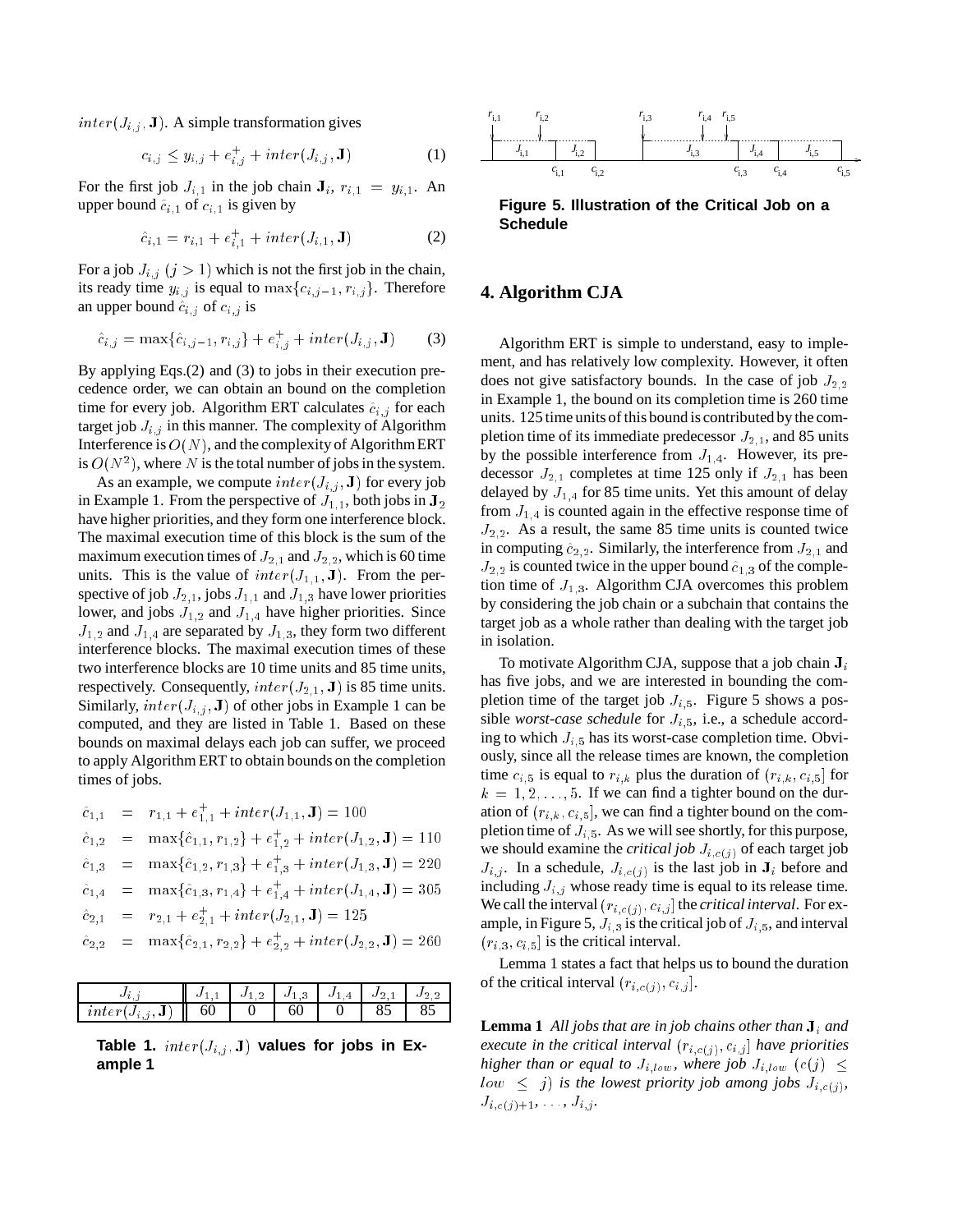**Proof** : Because each of the jobs  $J_{i,c(j)}, J_{i,c(j)+1}, \ldots$ , and  $J_{i,j}$  is ready to execute immediately after its immediate predecessor completes, any job  $J_{k,l}$  that is in another chain and executes in the critical interval  $(r_{i,c(j)}, c_{i,j}]$  must execute ahead of one of these jobs. Hence the priority of  $J_{k,i}$  is higher than or equal to the priority of this job, which is in turn higher than or equal to  $J_{i,low}$ .

According to Lemma 1, the jobs that are in job chains other than  $J_i$  and can execute in the critical interval  $(r_{i,c(j)}, c_{i,j}]$  are the same set of jobs that are in job chains other than  $J_i$  and can execute in the interval  $(y_{i,low}, c_{i,low})$ . Consequently, their total execution time can be bounded by  $inter(J_{i,low}, \mathbf{J})$ . The duration of the critical interval is never larger than this amount plus the maximum execution times of  $J_{i,c(j)}$ ,  $J_{i,c(j)+1}$ , ..., and  $J_{i,j}$ . In other words,

$$
c_{i,j} \leq r_{i,c(j)} + \sum_{l=c(j)}^{j} e_{i,l}^+ + inter(J_{i,low}, \mathbf{J})
$$

In the above critical job analysis, we assume that we know the critical job  $J_{i,c(j)}$  of each target job  $J_{i,j}$  in the worst-case schedule. This assumption in general is not true. To get around this problem, Algorithm CJA computes a bound on the completion time of  $J_{i,j}$  by assuming that each of its predecessors, including  $J_{i,j}$  itself, is the critical job. Since in the worst-case schedule there must exist a critical job, one of the bounds thus computed must be a correct one, and the maximum of these bounds must be a correct bound as well. The pseudo-code of Algorithm CJA is listed in Figure 6. Its complexity is  $O(N^3)$ . We again use  $\hat{e}_{i,j}$  to denote the upper bound on the completion time of  $J_{i,j}$ .

For example, we apply AlgorithmCJA to bound the completion time of  $J_{1,3}$  in Example 1 and obtain the following results.

- 1. Let  $J_{1,1}$  be the critical job. Job  $J_{1,1}$  has the lowest priority among  $J_{1,1}$ ,  $J_{1,2}$  and  $J_{1,3}$ , and  $b_{1,1} = r_{1,1} +$  $\sum_{k=1}^{3} e_{1,k}^{+} + inter(J_{1,1}, \mathbf{J}) = 160.$
- 2. Let  $J_{1,2}$  be the critical job. Job  $J_{1,3}$  has the lowest priority among  $J_{1,2}$  and  $J_{1,3}$ , and  $b_{1,2} = r_{1,2} +$  $\sum_{k=2}^{3} e_{1,k}^{+} + inter(J_{1,3}, \mathbf{J}) = 140.$
- 3. Let  $J_{1,3}$  be the critical job. Job  $J_{1,3}$  has the lowest priority among  $J_{1,3}$  itself, and  $b_{1,3} = r_{1,3} + \sum_{k=3}^{3} e_{1,k}^{+} +$  $inter(J_{1,3}, J) = 185.$
- 4. The final bound  $\hat{c}_{1,3}$  is equal to  $\max\{b_{1,1}, b_{1,2}, b_{1,3}\} = 185.$

We note that when computing the bounds  $b_{1,1}$ ,  $b_{1,2}$  and  $b_{1,3}$ , and hence the final bound, the interference from every

### Algorithm CJA

#### **Input :**

A set  $\{J\}$  of jobs where each job  $J_{i,j}$  of which has the release time  $r_{i,j}$ , the priority  $\phi_{i,j}$ , and the execution time in the range of  $[e_{i,j}^-, e_{i,j}^+]$ .

**Output :** The bound  $\hat{c}_{i,j}$  on the completion time of each job  $J_{i,j}$ .

#### **Algorithm :**

For each job  $J_{i,j}$ 

\n- 1. For each possible critical job 
$$
J_{i,k}
$$
  $(1 \leq k \leq j)$
\n- (a) Find the job  $J_{i,low}$  such that  $J_{i,low}$  has the lowest priority among job  $J_{i,k}, J_{i,k+1}, \ldots$ , and  $J_{i,j}$ .
\n- (b) Compute\n 
$$
b_{i,k} = r_{i,k} + \sum_{l=k}^{j} e_{i,l}^+ + inter(J_{i,low}, \mathbf{J})
$$
\n
\n

2. Let 
$$
\hat{c}_{i,j} = \max_{1 \leq k \leq j} \{b_{i,k}\}.
$$

### **Figure 6. The Pseudo-Code of Algorithm CJA**

job on  $J_2$  is counted only once. As a result, the bound obtained by Algorithm CJA for  $J_{1,3}$  is tighter than that obtained by Algorithm ERT. For the same reason, the bounds obtained by Algorithm CJA for  $J_{1,4}$  and  $J_{2,2}$  are tighter than those computed by Algorithm ERT. Table 2 lists the bounds on the completion times computed by Algorithm CJA for all the jobs in Example 1. For the sake of comparison, the bounds computed by Algorithm ERT are also listed in the table.

| <b>algorithm</b> $\parallel J_{1,1} \parallel J_{1,2} \parallel J_{1,3} \parallel J_{1,4} \parallel J_{2,1}$ |                                         |                       |  | $J_2$ 2 |
|--------------------------------------------------------------------------------------------------------------|-----------------------------------------|-----------------------|--|---------|
| ERT                                                                                                          | $\parallel$ 100   110   220   305   125 |                       |  | 260     |
| CJA                                                                                                          | $100 +$                                 | 110   185   270   125 |  | 195     |

## **Table 2. Bounds Computed by Algorithm ERT and CJA**

As a matter of fact, every bound obtained by Algorithm CJA is always tighter than the corresponding one obtained by Algorithm ERT. Suppose  $\hat{c}_{i,j}$  is a bound computed by Algorithm ERT on the completion time of  $J_{i,j}$ . From (3), we can deduce that

$$
\hat{e}_{i,j} \ge \hat{e}_{i,j-1} + e_{i,j}^+ + inter(J_{i,j}, \mathbf{J})
$$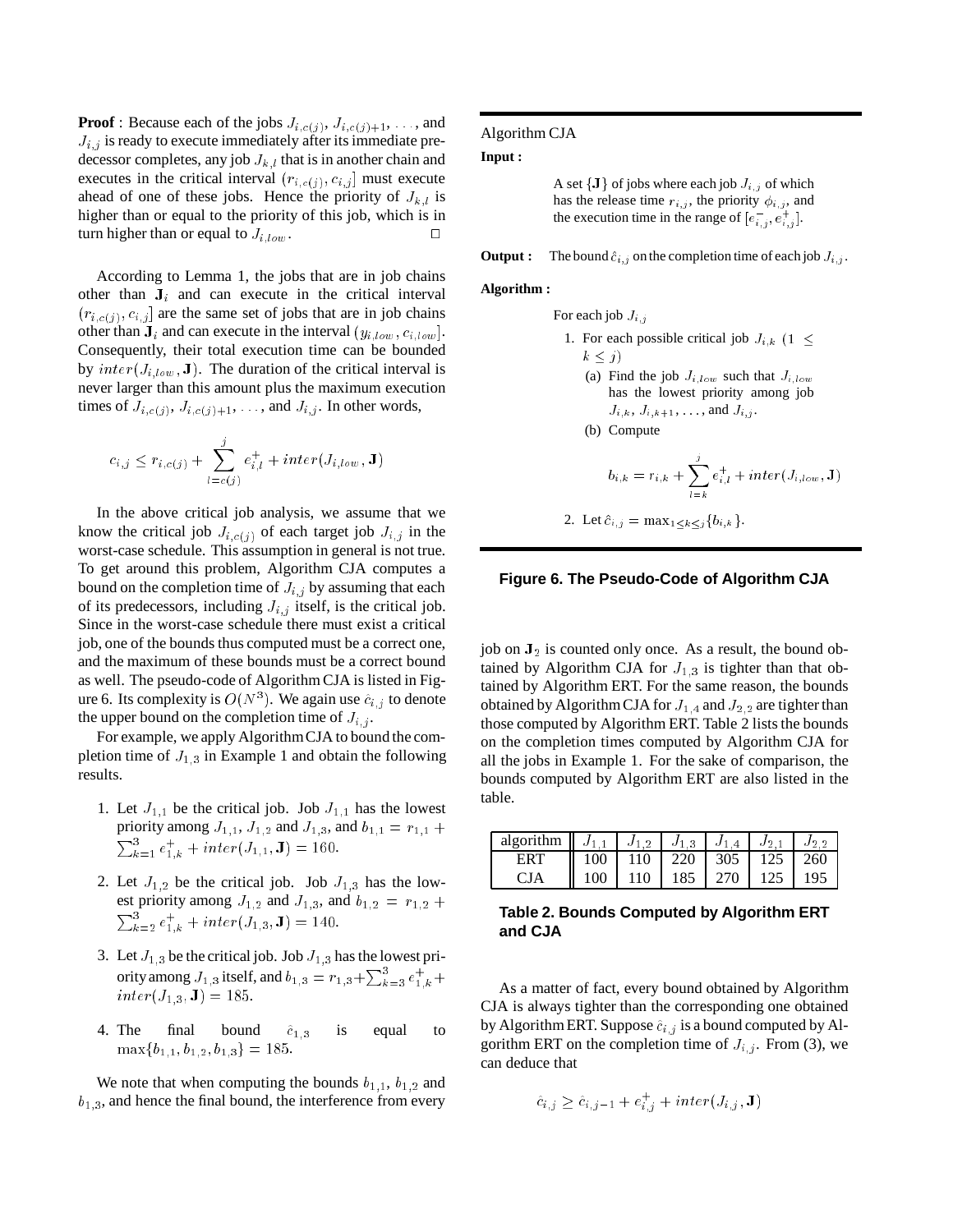and

$$
\hat{c}_{i,j} \ge r_{i,j} + e_{i,j}^+ + inter(J_{i,j}, \mathbf{J})
$$

Given any  $k$   $(1 \leq k \leq j)$ , we expand  $\hat{c}_{i,j}$  recursively by using the above two inequalities and obtain

$$
\hat{c}_{i,j} \ge r_{i,k} + \sum_{l=k}^{j} e_{i,l}^{+} + \sum_{l=k}^{j} inter(J_{i,l}, \mathbf{J})
$$
(4)

On the other hand, Step 1(b) of Algorithm CJA in Figure 6 states

$$
b_{i,k} = r_{i,k} + \sum_{l=k}^{j} e_{i,l}^{+} + inter(J_{i,low}, \mathbf{J})
$$
 (5)

where  $1 \leq k \leq j$  and  $k \leq low \leq j$ . Obviously, from (4) and (5), the bound computed by Algorithm ERT is greater than or equal to every  $b_{i,k}$  computed by Algorithm CJA and hence is greater than or equal to the maximum of  $b_{i,k}$ 's, which is the final bound computed by AlgorithmCJA.

# **5. Algorithm ITR**

Both of the previous two algorithms use Algorithm Interference in a straightforward way to bound the maximal total execution time of jobs in job chains other than  $J_i$  that can execute in some interval. An obvious drawback of this approach is that the release times of jobs are not taken into account. For example, when the maximum delay suffered by  $J_{1,1}$  in Example 1 is computed by Algorithm Interference, the execution time of  $J_{2,2}$  is counted in the delay. However, we notice that  $J_{2,2}$  will not be released until time 60, by which time  $J_{1,1}$  should have already completed even when  $J_{1,1}$  has its maximum execution time and is preempted by  $J_{2,1}$ . Hence one possible improvement is to leave out from consideration the jobs (such as  $J_{2,2}$  in this example) that cannot possibly interfere with the execution of the target job. In other words, in Step 1(b) of Algorithm CJA, if we can prune some jobs from the job set <sup>J</sup> that cannot possibly execute in the critical interval and apply Algorithm interference to the pruned job set, we can obtain a tighter bound on the maximum possible delay job  $J_{i,j}$  might suffer. Clearly, the pruning process must be done for every pair of a target job and an assumed critical job because different jobs may be pruned for different combinations.

The next question is how to obtain the information we need to prune jobs properly. One approach is called the *pessimistic iteration*. We use Algorithm CJA to obtain an initial bound on the completion time of every job. This is called the initial step. We then iteratively apply the modified Algorithm CJA to obtain a new bound on the completion time of each job. When bounding the duration of the critical interval for each pair of target job  $J_{i,j}$  and assumed critical job  $J_{i,c(j)}$ , the modified Algorithm CJA excludes from consideration any job  $J_{k,l}$  whose interval  $(r_{k,l}, \hat{c}_{k,l}]$  does not overlap with the interval  $(r_{i,c(j)}, \hat{c}_{i,j}]$ , where  $\hat{c}_{k,l}$  and  $\hat{c}_{i,j}$ are the bounds on the completion times of  $J_{k,l}$  and  $J_{i,j}$ , respectively, obtained in the initial step or the previous iteration step. This pruning process is safe because  $\hat{c}_{i,j}$ 's computed in the initial step and each of the previous iteration step are correct upper bounds on the completion times of jobs and, hence, all the pruned jobs have no chance to execute in the critical interval  $(r_{i,c(j)}, c_{i,j}]$ . The iteration will terminate when all the new bounds obtained in the current step are equal to the corresponding bounds obtained in the previous step. Obviously, during each iteration before the termination, at least one bound on the completion time of a job is strictly smaller than its corresponding previous one. Since bounds cannot be arbitrarily small, the iteration will terminate in a finite number of steps.

Althoughthe pessimistic iteration approach improves the bounds in general, it does not help in our example. We notice that in Example 1 job  $J_{1,1}$  is both the target job and the critical job. The initial bound on the completion time of  $J_{1,1}$ is 90. Based on this bound, interval  $(r_{1,1}, \hat{c}_{1,1})$  overlaps with the critical interval  $(r_{2,2}, \hat{c}_{2,2}]$  of job  $J_{2,2}$ . Consequently  $J_{2,2}$  will not be pruned from consideration using the pessimistic iteration approach, and the bound on the completion time of  $J_{1,1}$  will not be improved.

A more aggressive approach is called the *optimistic iteration*. Contrary to the pessimistic iteration, the optimistic iteration starts as an initial step with an optimistic bounds on the completiontimes of jobs, obtained by assuming that each job is interfered only by jobs in the same job chain. During each subsequent iteration step, we use the modified CJA algorithm to obtain a new bound on the completion time of each job  $J_{i,j}$  based on bounds obtained in either the previous iteration step or the initial step. Like the pessimistic iteration, for each pair of critical job  $J_{i,c(j)}$  and the target job  $J_{i,j}$ , we prune any job  $J_{k,l}$  whose interval  $(r_{k,l}, \hat{c}_{k,l}]$  does not overlap with the interval  $(r_{i,c(j)}, \hat{c}_{i,j}]$ . The iteration will terminate when all the new bounds are equal to the corresponding bounds obtained in the earlier step.

Figure 7 lists the pseudo-code of Algorithm ITR, which uses the optimisticiteration approach. It is essentially a loop which is preceded by an initial step. Inside the loop, Algorithm CJA is applied but is preceded by two extra steps. Step 2(biA) and Step 2(biB) are inserted to prune the jobs  $J_{k,l}$  whose intervals  $(r_{k,l}, \hat{c}_{k,l}]$  do not overlap with the interval  $(r_{i,c(j)}, \hat{c}_{i,j}]$ . Because of the extra pruning steps, the bounds obtained at the end of the loop body are always no larger than the corresponding bounds obtained by Algorithm CJA without any pruning. So are the final bounds when the iteration terminates.

The correctness of Algorithm ITR is stated formally by the following two theorems. Their proofs can be found in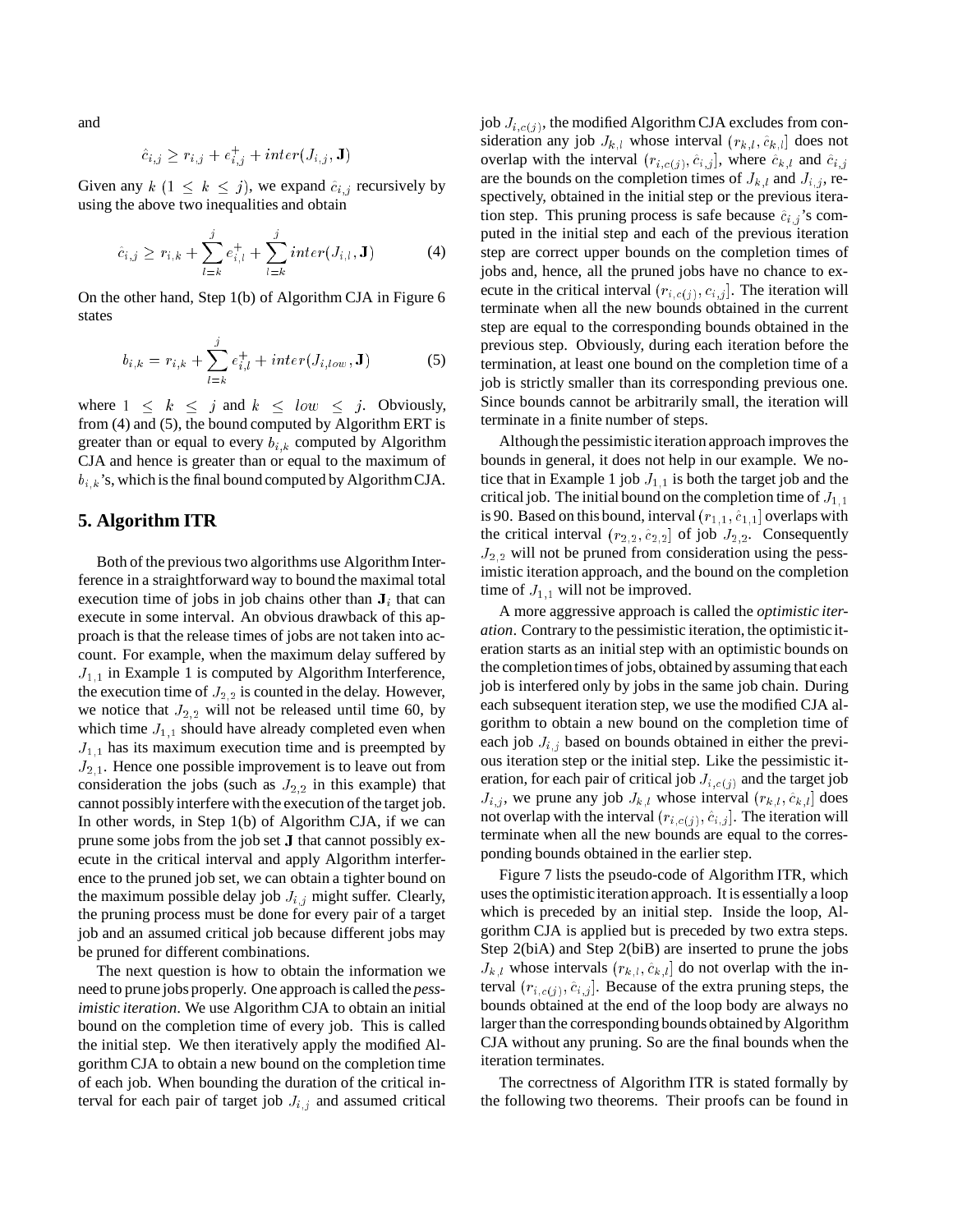the appendix.

**Theorem 1** *Algorithm ITR terminates after a finite number of iterations.*

**Theorem 2** *The bounds obtained in the last iteration of Algorithm ITR are the correct upper bounds on the completion times of jobs.*

Algorithm ITR

#### **Input :**

A set  $\{J\}$  of jobs where each job  $J_{i,j}$  has the release time  $r_{i,j}$ , the priority  $\phi_{i,j}$ , and the execution time in the range of  $[e_{i,j}^{-}, e_{i,j}^{+}]$ .

**Output :** A bound  $\hat{c}_{i,j}$  on the completion time of each job  $J_{i,j}$ .

#### **Algorithm :**

- 1. For each job  $J_{i,j}$ 
	- (a) if  $j = 1$ ,  $\hat{c}_{i,j} = r_{i,j} + e_{i,j}^{+}$ ;
	- (b) otherwise,  $\hat{c}_{i,j} = \max\{\hat{c}_{i,j-1}, r_{i,j}\} + e_{i,j}^{+}$ .
	- (c)  $c^i_{i,j} = 0$ . (c'<sub>ij</sub> is the bound on the completion time of  $J_{i,j}$  computed in the previous iteration step.)
- 2. Repeat until  $(\hat{c}_{i,j} = c'_{i,j})$  for every job  $J_{i,j}$ 
	- (a) For each job  $J_{i,j}$ ,

$$
c'_{i,j} = \hat{c}_{i,j}
$$

- (b) For each target job  $J_{i,j}$ 
	- i. For each possible critical job  $J_{i,k}$  ( $1 \leq k \leq$ j)
		- A.  $J' = J$
		- B. Purge from J' any job  $J_{u,v}$   $(u \neq i)$  for which the interval  $(r_{u,v}, c'_{u,v}]$  does not overlap with the interval  $(r_{i,k}, c'_{i,j}]$ .
		- C. Find the job  $J_{i,low}$  such that  $J_{i,low}$ has the lowest priority among job  $J_{i,k}$ ,  $J_{i,k+1}, \ldots, J_{i,j}$ .
		- D. Compute the bound  $b_{i,k}$  by

$$
b_{i,k} = r_{i,k} + \sum_{l=k}^{j} e_{i,l}^{+} + inter(J_{i,low}, \mathbf{J}')
$$

ii. 
$$
\hat{c}_{i,j} = \max\{b_{i,k}\}, k = 1, 2, ..., j.
$$

# **Figure 7. The Pseudo-Code of Algorithm ITR**

From the proof of Theorem 1, we can see that there can be no more than  $O(N^3)$  number of iteration steps. Since each

iteration step has the same complexity of Algorithm CJA, which is  $O(N^3)$ , the complexity of Algorithm ITR is thus  $O(N^6).$ 

As an example, we apply Algorithm ITR to bound the completion time of  $J_{1,1}$  in Example 1. The initial optimistic bound is equal to 40, which is equal to the release time of  $J_{1,1}$  plus its maximum execution time. During the first iteration, the interval  $(r_{2,1}, \hat{c}_{2,1}]$  overlaps with  $(r_{1,1}, \hat{c}_{1,1}],$ and therefore  $J_{2,1}$  is retained in  $J'$  at Step 2(biB). The interval  $(r_{2,2}, \hat{c}_{2,2}]$ , however, does not overlap with the interval  $(r_{1,1}, \hat{c}_{1,1})$ . Therefore  $J_{2,2}$  is pruned at Step 2(biB). The new bound on the completion time of  $J_{1,1}$  becomes 50. During the second and later iterations, the interval  $(r_{2,2}, \hat{c}_{2,2}]$  still does not overlap with the interval  $(r_{1,1}, \hat{c}_{1,1})$ , and job  $J_{2,2}$  is always pruned. Consequently the bound on the completion time of  $J_{1,1}$  remains 50.

The final bounds on the completion times of all jobs in Example 1 obtained by (optimistic) Algorithm ITR are listed in Table 3. We also list the bounds obtained by Algorithm ERT and Algorithm CJA, as well as the actual worst-case completion times of jobs. We note that although Algorithm ITR gives fairly tight bounds compared with other two algorithms, it may still fail to find the actual worst-case completion times. Take job  $J_{1,3}$  for example. Although Algorithm ITR has correctly determined that the completion of  $J_{1,3}$  is delayed only by  $J_{2,2}$ , it fails to see, however, that the maximal amount of time delayed by  $J_{2,2}$  is less than the maximum execution time of  $J_{2,2}$ , because  $J_{2,2}$  is released 15 time units earlier than  $J_{1,3}$ .

| algorithm  |     | $J_{1,2}$ | $J_1$ 3 | $J_{1.4}$ | $J_{2,1}$ | $J_{2,2}$ |
|------------|-----|-----------|---------|-----------|-----------|-----------|
| <b>ERT</b> | 100 | 110       | 220     | 305       | 125       | 260       |
| <b>CJA</b> | 100 | 110       | 185     | 270       | 125       | 195       |
| <b>ITR</b> | 50  | 60        | 175     | 260       | 50        | 110       |
| worst-case | 50  | 60        | 160     | 245       | 50        |           |

**Table 3. Bounds Computed by the Three Algorithms and the Actual Worst-Case Completion Times**

### **6. Performance of the Algorithms**

From the previous discussion, we know that bounds yielded by Algorithm ITR are tighter than those yielded by Algorithm CJA, which in turn are tighter than those yielded by Algorithm ERT, but we do not know by how much. To quantify their relative merits and to determine the way their relative performance depends on the characteristics of jobs, we perform a series of simulation experiments. This section discusses the criterion used to evaluate their performance, the method used to generate the workload, and finally the simulation results.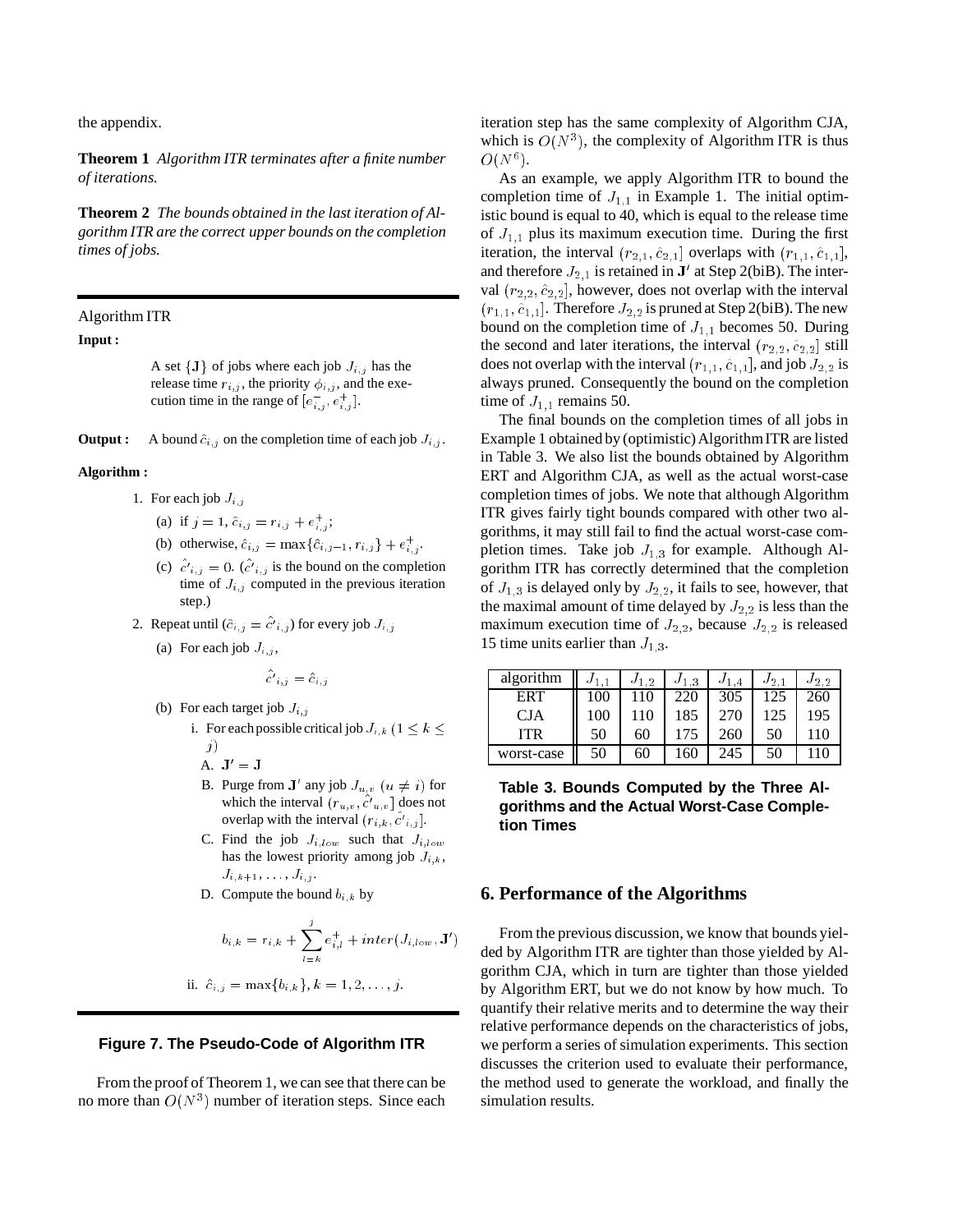# 6.1. Performance Criterion

The performance criterion we use to compare two algorithms, say A and B, is the *bound ratio* or the *average bound ratio* of A over B. The ratios are defined as follows. For a given system of jobs, the bound ratio of (algorithm) A over (algorithm) B for a job is the ratio of the upper bound on the response time of the job obtained by A over the corresponding bound obtained by B. The bound ratio of the system is the average of the bound ratios for all the jobs in the system. In our experiment, we generate many synthetic systems and compute the bound ratio for each system. The average bound ratio is the average of the bound ratios of all the systems with the same characteristics examined in the experiment. Obviously the smaller the average bound ratio of A over B, the better algorithm A is compared with algorithm B, provided that the ratio is less than 1.

### 6.2. The generation of workload

Through preliminary experiment, we found that performance of the algorithms depends almost entirely on three factors. They are the number of job chains in the system, the number of jobs in each job chain and the *density of the schedule*, or the *schedule density*. Intuitively, the density of a schedule indicates how "sparse" the schedule is. It can be quantized by the *density factor*, which is the total maximum execution time of all jobs divided by the range of release times of jobs. For example, if the release times of jobs are distributed in the range of  $[1, 1000]$  and the total maximum execution time of all jobs is equal to 1500, then the density factor is equal to 1.5. Obviously, the smaller the density factor, the "sparser" the schedule.

A *configuration* is a unique combination of values of the above three factors. Synthetic systems have the same configuration when they have the same number of job chains, number of jobs in each job chain and schedule density. In our simulation experiment, we examined configurations with the number of job chains ranging from 5, 10, or 15, the number of jobs in each job chain being 1, 2, 5, or 10, and the schedule density being 0.5, 1, or 2. We thus have 36 configurations. For each configuration, we generated 1000 systems to yield negligibly small confidence intervals for all the average values presented below.

Each system of a configuration with x job chains, y jobs per chain and schedule density <sup>z</sup>, is generated as follows. For each of the x job chains and each of the y jobs in the chain, we choose the release time of the job from the uniform distribution in the range [1,1000000]. We then sort the jobs in each job chain in the increasing order of their release times and add a precedence constraint to each pair of adjacent jobs in the job chain.

To choose the execution times of the jobs, we first com-

pute the total maximum execution time of all jobs by multiplying the schedule density  $z$  by the range of job release times, 1000000. We then randomly divide the total maximum execution time among the  $xy$  jobs. This is done by first generating an *execution factor* for each job, which is uniformally distributed in range  $[0.001, 1]$ . We obtain the normalized execution factor for each job by dividing the execution factor over the sum of execution factors of all jobs. The maximum execution time of each job is then equal to the normalized execution factor times the total maximum execution time. We let the minimum execution time of every job to be 0. Finally, the priority of every job is randomly distributed in range [1, 1000].

# 6.3. Comparison of Algorithm ERT and Algorithm CJA

In this subsection, by "bound ratio" we mean the average bound ratio of AlgorithmCJA over Algorithm ERT. The simulation results show that bound ratios are not sensitive to the number of job chains in the system. For this reason, we only present in Figure 8 the bound ratio as a function of the number of jobs in each chain and the schedule density. Each value in the figure is the average value of the bound ratios of all systems of a configuration. The overall average bound ratio for all configurations is 0.77, which indicates that on average the bounds on the job response times yielded by Algorithm CJA are 23% shorter than the bounds yielded by Algorithm ERT.



**Figure 8. Bound Ratio of Algorithm CJA over Algorithm ERT**

In the figure, we notice that the average bound ratio decreases as the number of jobs in each job chain increases. A closer examination reveals that this is because the bound ratio for an individual job is strongly correlated with the position of the job in the job chain. Figure 9 depicts the average bound ratio of jobs as a function of their position in the job chains. The value on the horizontal-axis is the position of jobs in their corresponding job chains, and the cor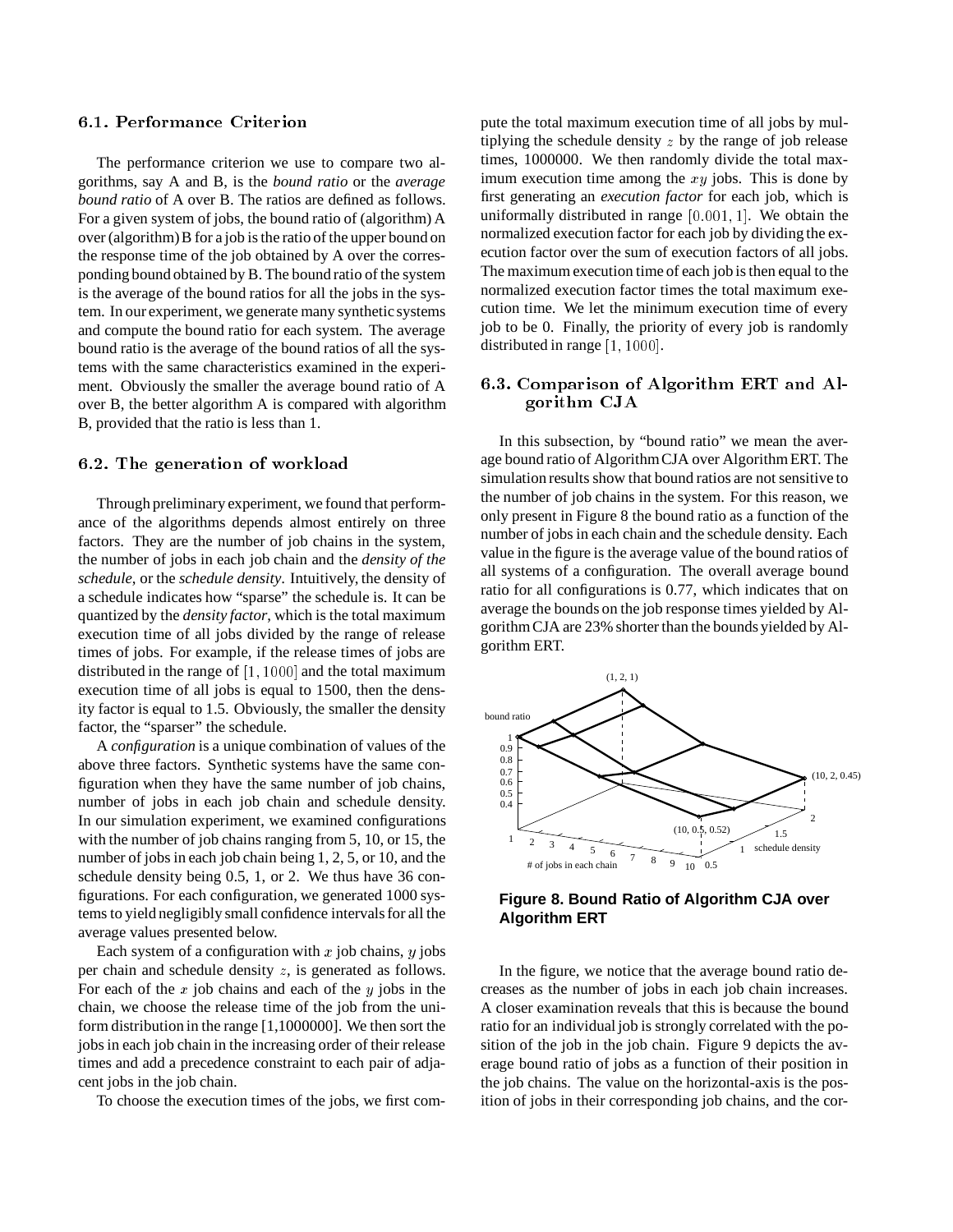responding value on the vertical-axis is the average bound ratio for all jobs in that position. We notice that for the first job on every job chain, Algorithm CJA and Algorithm ERT yield the same bound. The is due to the fact that both algorithms in fact do the same computation for these jobs. The average bound ratio decreases as the number of predecessors of the target job increases, largely due to the fact that Algorithm ERT sometimes counts the interference of jobs multiple times. The later a job is in a job chain, the more likely Algorithm ERT does so. As a result, a system with longer job chains has a smaller average bound ratio. Figure 8 shows that the bound ratio also decreases a little as the schedule density increases, mainly for a similar reason.



**Figure 9. Bound Ratio as Function of the Position of Jobs**

# 6.4. Comparison of Algorithm CJA and Algorithm ITR

In this subsection we focus on Algorithm CJA and ITR, and by "bound ratio" we mean the average bound ratio of Algorithm ITR over Algorithm CJA. The overall average bound ratio is 0.49 for all configurations, which indicates that on average the bounds on job response times computed by Algorithm ITR are about half the bounds computed by Algorithm CJA.

Figure 10 depicts the average bound ratio as a function of number of job chains in the system and shows that bound ratio of Algorithm ITR over Algorithm CJA varies slightly but noticeably with the number of job chains in the system. When the number of job chains increases while the other two parameters remain constant, the delay due to interference from jobs in difference chains increases. Due to the pruning step, Algorithm ITR can better estimates the effect of the increase than Algorithm CJA. As a result, Algorithm ITR obtains tighter bounds as the number of job chains in a system increases.



**Figure 10. Bound Ratio as a Function of the Number of Job Chains in the System**

Figure 11 shows the average bound ratio as a function of number of jobs in each job chain and the schedule density. The bound ratios are much smaller when the schedule densities are smaller, indicating that Algorithm ITR is much more effective for sparse schedules. When the schedule is sparse, many jobs execute in isolation and do not interfere each other. The pruning step in Algorithm ITR can correctly detect this and obtain tighter bounds, while Algorithm CJA does not have this capability.



**Figure 11. Bound Ratio of Algorithm ITR over Algorithm CJA**

### 6.5. Summary of the Simulation Results

Figure 12 shows the bound ratio of Algorithm ITR over Algorithm ERT, as a function of the number of jobs in each job chain and the schedule density. As we expect, the bounds yielded by Algorithm ITR are much tighter than those by Algorithm ERT. In summary, we see a great reduction of the upper bounds on job response times by Algorithm ITR over Algorithm CJA and ERT. Furthermore, Algorithm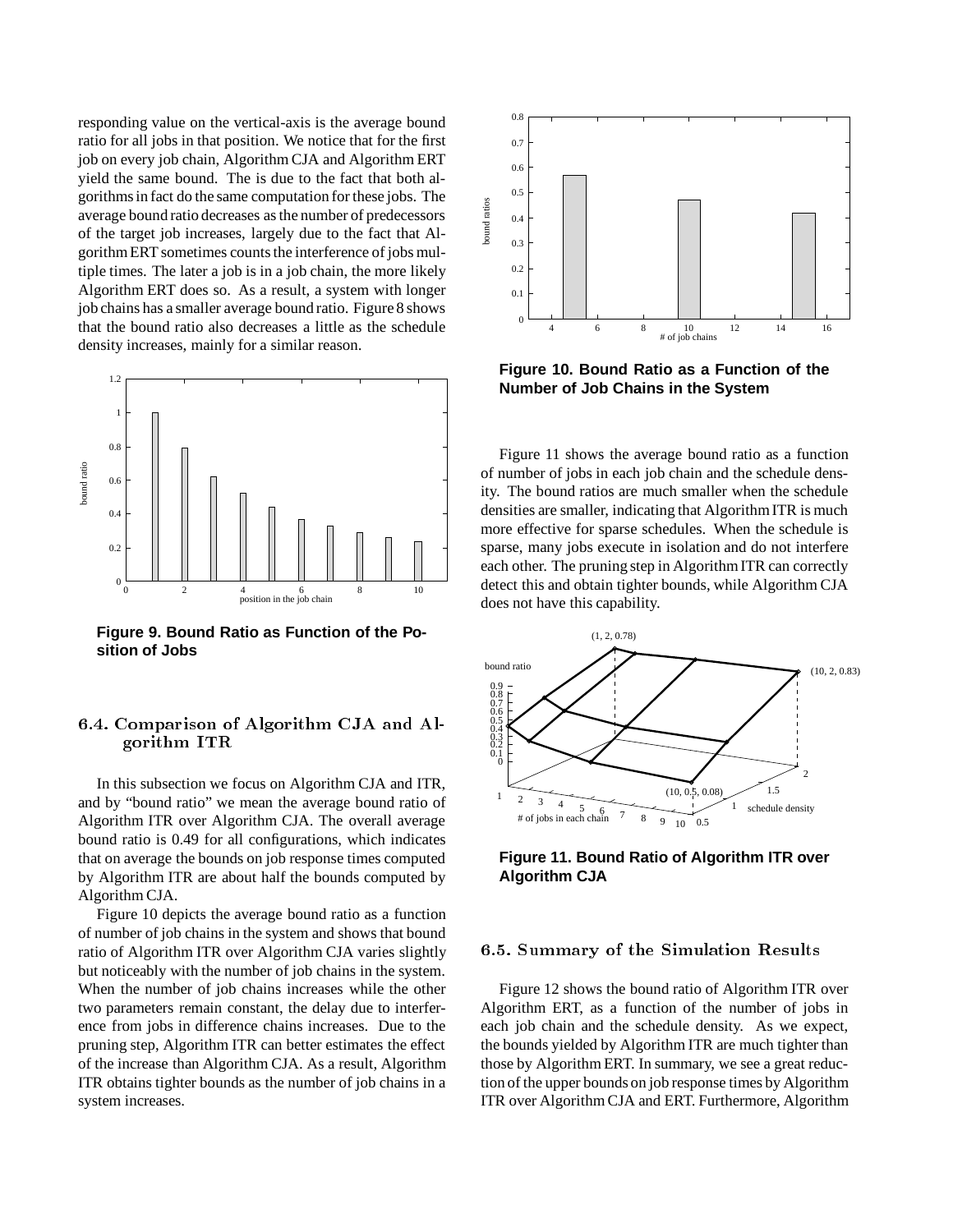ITR is more effective when the schedule is sparse and the number of jobs in the system is large. When the schedule is "dense", the performance of Algorithm CJA is close to that of Algorithm ITR.



**Figure 12. Bound Ratio of Algorithm ITR over Algorithm ERT**

### **7. Conclusion and Extension**

We have described three algorithms to bound the completion times of jobs in a set of chains when jobs have variable execution times, arbitrary release times and fixed priorities. The algorithms have different complexities and yield different performance. Our simulation results show that Algorithm ITR consistently produces tighter bounds than the other two algorithms. The example presented here suggests that the bounds obtained by Algorithm ITR are close the actual worst-case completion times. The complexity of Algorithm ITR is  $O(N^6)$ , where N is the total number of jobs in a system. This complexity is not a problem for off-line analysis. When this complexity is too high, e.g., for the purpose of on-line admission control, Algorithm CJA is a good alternative choice, especially when the schedule is expected to be "dense".

All three algorithms can be modified to deal with jittery release times, i.e., the release time of each job is in a range of  $[r_{i,j}^-, r_{i,j}^+]$ , Algorithm Interference will not be affected by release time jitters, because it does not use the information on job release times. In the case of Algorithm ERT, we simply replace all  $r_{i,j}$ 's with corresponding  $r_{i,j}^+$ 's. The bounds computed by the modified Algorithm ERT are correct.

In the case of Algorithm CJA, we first need to redefine the critical job of the target job as follows: For a target job  $J_{i,j}$ , the critical job  $J_{i,c(j)}$  is the last job in  $J_i$  before and including  $J_{i,j}$  whose ready time is in its release time range  $[r_{i,c(j)}^-, r_{i,c(j)}^+]$ . By the new definition, the critical job analysis remains correct in bounding the duration of interval

 $(r_{i,c(j)}^+, c_{i,j}]$ . Consequently, the pseudo-code of Algorithm CJA remains correct if we replace  $r_{i,k}$  with  $r_{i,k}^+$  at Step 1(b) in Figure 6.

To see how to take into account release time jitters in the case of Algorithm ITR, we note that at the initial steps, Step 1(a) and 1(b) in Figure 7, we should replace the release time  $r_{i,j}$  with the latest possible release time  $r_{i,j}^+$ . As a consequence, the initial bounds are conservative. At Step 2(biB), we need to prune non-interfering jobs to the target job  $J_{i,j}$  from  $J'$ . Due to the release jitters, the interval of a job  $(J_{u,v})$  becomes  $(r_{u,v}^-, c'_{u,v}]$ . Similarly, the critical interval between the critical job  $(J_{i,k})$  and the target job  $(J_{i,j})$ becomes  $(r_{i,k}^-, c'_{i,j}]$ . We can thus test if a job  $J_{u,v}$  is interfering based on whether these two intervals overlap. Lastly, when we compute each individual  $b_{i,k}$  for each assumed critical job  $J_{i,k}$  at Step 2(biD), we simply replace  $r_{i,k}$  with  $r_{i,k}^+$ , and the final bound will be correct.

A problem related to this work is to find the exact worstcase completion time. Specifically, the pruning technique used in Algorithm ITR can effectively reduce a large number of combinations when exhaustive searching is used to find the worst-case completion time.

# **References**

- [1] C. L. Liu and J. W. Layland. Scheduling algorithms for multiprogramming in a hard-real-time environment. *Journal of the Association for Computing Machinery*, 20(1):46–61, January 1973.
- [2] J. Lehoczky, L. Sha, and Y. Ding. The rate monotonic scheduling algorithm: Exact characterization and average case behavior. In *IEEE Real-Time Systems Symposium*, pages 166–171, December 1989.
- [3] J. Lehoczky. Fixed priority scheduling of periodic task sets with arbitrary deadlines. In *11th IEEE Real-Time Systems Symposium*, pages 201–209, December 1990.
- [4] N. Audsley, A. Burns, K. Tindell, M. Richardson, and A. Wellings. Applying new scheduling theory to static priority pre-emptive scheduling. *Software Engineering Journal*, 8(5):284–292, 1993.
- [5] M. G. Harbour, M. H. Klein, and J. P. Lehoczky. Timing analysis for fixed-priority scheduling of hard real-time systems. *IEEE Transactions on Software Engineering*, 20(1):13–28, January 1994.
- [6] R. Ha. *Validating Timing Constraints in Multiprocessor and Distributed Systems*. PhD thesis, University of Illinois, Urbana-Champaign, Department of Computer Science, 1995.